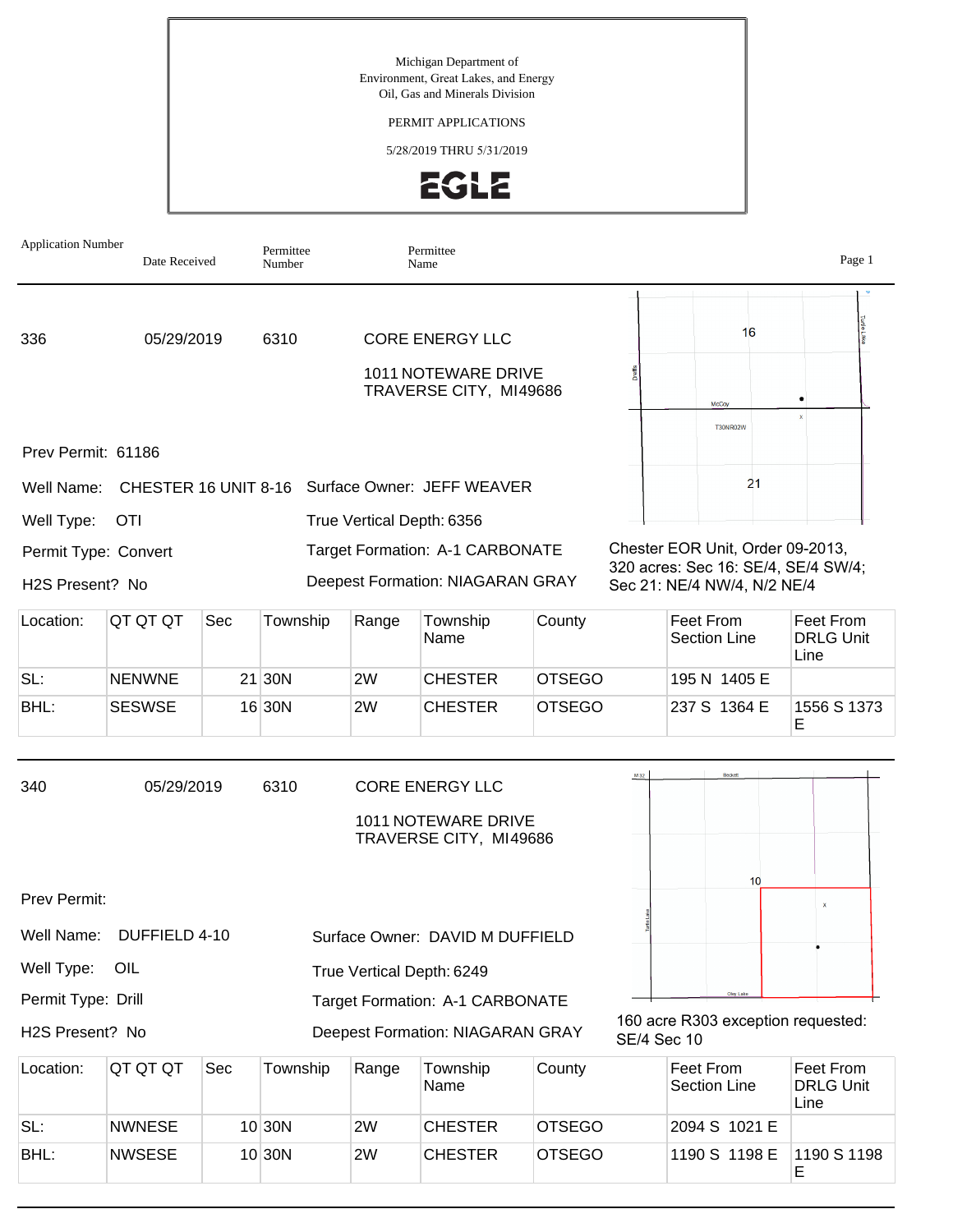### PERMIT APPLICATIONS

5/28/2019 THRU 5/31/2019



| <b>Application Number</b> | Date Received        |     | Permittee<br>Number |                                             | Permittee<br>Name                                  |                    |                                       | Page 2                                |
|---------------------------|----------------------|-----|---------------------|---------------------------------------------|----------------------------------------------------|--------------------|---------------------------------------|---------------------------------------|
| 341                       | 05/29/2019           |     | 6418                | OPERATIONS LTD<br>P.O. BOX 8C               | W B OSBORN OIL AND GAS<br>SAN ANTONIO, TX 78217    |                    | Cannonsville                          |                                       |
| Prev Permit:              |                      |     |                     |                                             |                                                    |                    |                                       |                                       |
| Well Name:                | WB Osborn SWD 1-22   |     |                     | <b>Gas Operations</b>                       | Surface Owner: W.B. Osborn Oil &                   |                    |                                       |                                       |
| Well Type:                | <b>BDW</b>           |     |                     |                                             | True Vertical Depth: 3500                          |                    |                                       |                                       |
| Permit Type: Drill        |                      |     |                     |                                             | <b>Target Formation: DUNDEE</b>                    |                    |                                       |                                       |
| H2S Present? Yes          |                      |     |                     |                                             | <b>Deepest Formation: DUNDEE</b>                   |                    | Brine Disposal Well: No drilling unit |                                       |
| Location:                 | QT QT QT             | Sec | Township            | Range                                       | Township<br>Name                                   | County             | Feet From<br><b>Section Line</b>      | Feet From<br><b>DRLG Unit</b><br>Line |
| SL:                       | <b>NENESE</b>        |     | $22$ 11N            | 5W                                          | <b>FERRIS</b>                                      | <b>MONTCALM</b>    | 2426 S 314 E                          |                                       |
| BHL:                      | <b>NENENE</b>        |     | 22 11N              | 5W                                          | <b>FERRIS</b>                                      | <b>MONTCALM</b>    | 2426 S 314 E                          |                                       |
| 347                       | 05/31/2019           |     | 5303                | <b>INDUSTRIES INC</b><br>837 DeGurse Avenue | <b>KLINGLER AUTOMATIC</b><br>Marine City, MI 48039 |                    |                                       | ⊺ĝ                                    |
| Prev Permit: 23394        |                      |     |                     |                                             |                                                    |                    |                                       | <b>THE</b>                            |
|                           | Well Name: UMLAUF 1  |     |                     |                                             | Surface Owner: NOT PROVIDED                        |                    |                                       |                                       |
| Well Type:                | <b>BDW</b>           |     |                     | True Vertical Depth: 2301                   |                                                    |                    |                                       |                                       |
|                           | Permit Type: Convert |     |                     | <b>Target Formation: NIAGARAN</b>           |                                                    |                    |                                       |                                       |
| H2S Present? No           |                      |     |                     |                                             | <b>Deepest Formation: NIAGARAN</b>                 |                    | Brine Disposal Well: No drilling unit |                                       |
| Location:                 | QT QT QT             | Sec | Township            | Range                                       | Township<br>Name                                   | County             | Feet From<br>Section Line             | Feet From<br><b>DRLG Unit</b><br>Line |
| SL:                       | <b>NWSWNW</b>        |     | 2 3N                | 16E                                         | COTTRELL-<br><b>VILLE</b>                          | <b>SAINT CLAIR</b> | 660 S 660 W                           |                                       |
| BHL:                      | <b>NWSWNW</b>        |     | 2 3 N               | 16E                                         | COTTRELL-                                          | <b>SAINT CLAIR</b> | 660 S 660 W                           |                                       |

VILLE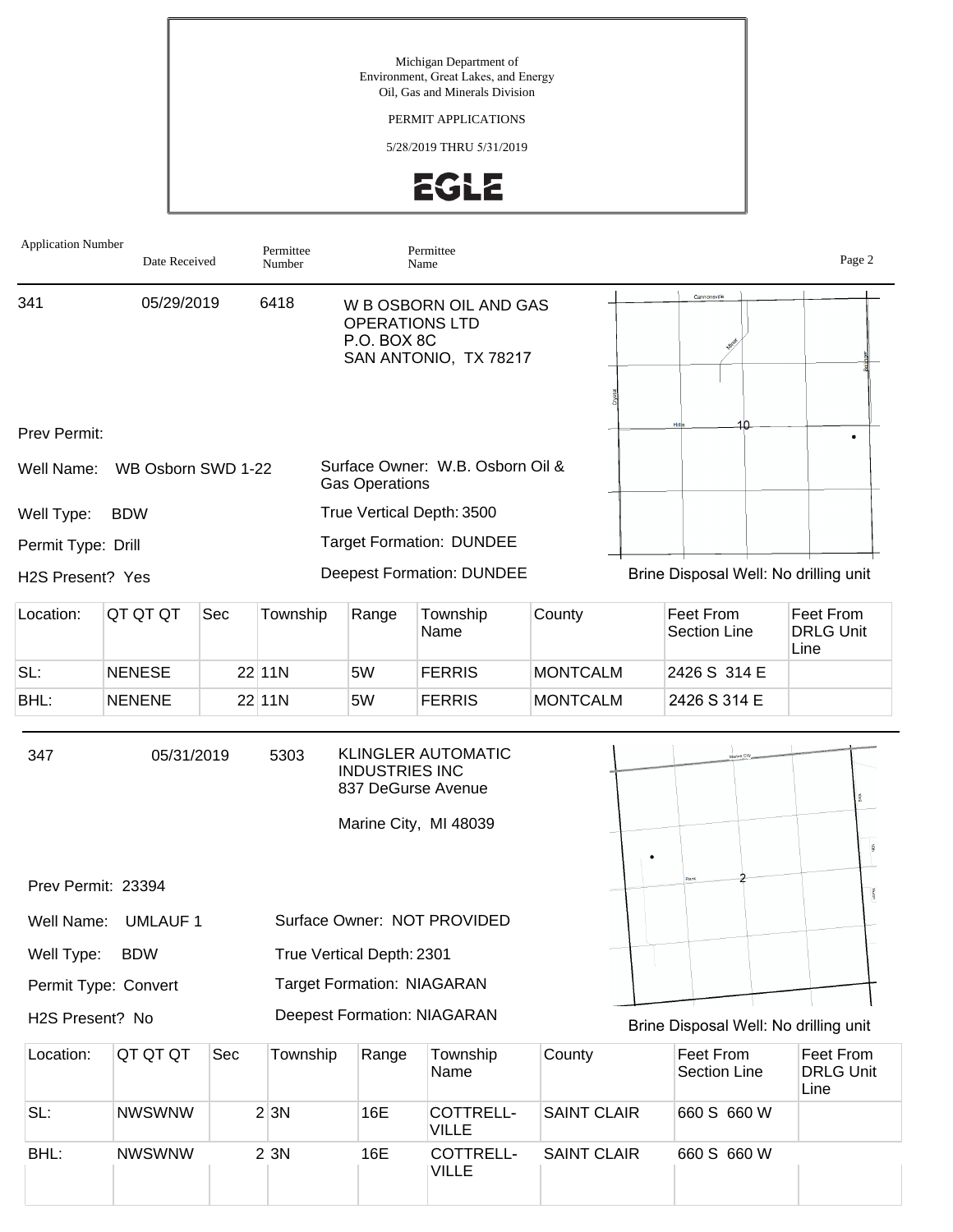Updated Permits

5/28/2019 THRU 5/31/2019

## **EGLE**

Permit Number Permittee Number Permittee<br>Name Name Page 1

### **PLUGGING INSTRUCTIONS ISSUED:**

| 12756 | 491 | <b>CONSUMERS ENERGY CO</b> |
|-------|-----|----------------------------|
|       |     |                            |

1945 W PARNALL RD JACKSON, MI 49201

API Well Number: 21-035-12756-00-00

Well Name: MICHIGAN GAS STORAGE CO 228

Plug Inst. Issue Date: 5/24/2019

<u>. . . . . . . . .</u>

| <b>L</b> ocation | <b>IOT OT OT</b> | Sec | Township | Range | <b>Township Name</b> | County | Feet From Section<br>Line | Feet From DRLG<br>'Unit |
|------------------|------------------|-----|----------|-------|----------------------|--------|---------------------------|-------------------------|
| SL:              | <b>ICNNWSW</b>   |     | 31 20N   | 6W    | WINTERFIELD          | ICLARE | 660 N 530 W               | $1660$ N 530 W          |

Comment: App. to P&A expires 5/24/20.

20622 491

CONSUMERS ENERGY CO

1945 W PARNALL RD JACKSON, MI 49201

API Well Number: 21-035-20622-00-00

Well Name: M G S C 919

Plug Inst. Issue Date: 5/24/2019

| Location | <b>IOT OT OT</b> | <b>Sec Township</b> | Range | Township Name      | County        | <b>Feet From Section</b><br>Line | <b>Feet From DRLG</b><br>Unit |
|----------|------------------|---------------------|-------|--------------------|---------------|----------------------------------|-------------------------------|
| ISL:     | <b>SESESW</b>    | 28 <sub>20N</sub>   | 16W   | <b>WINTERFIELD</b> | <b>ICLARE</b> | 100 S 100 E                      | 100 S 100 E                   |

Comment: App. to P&A expires 5/24/20.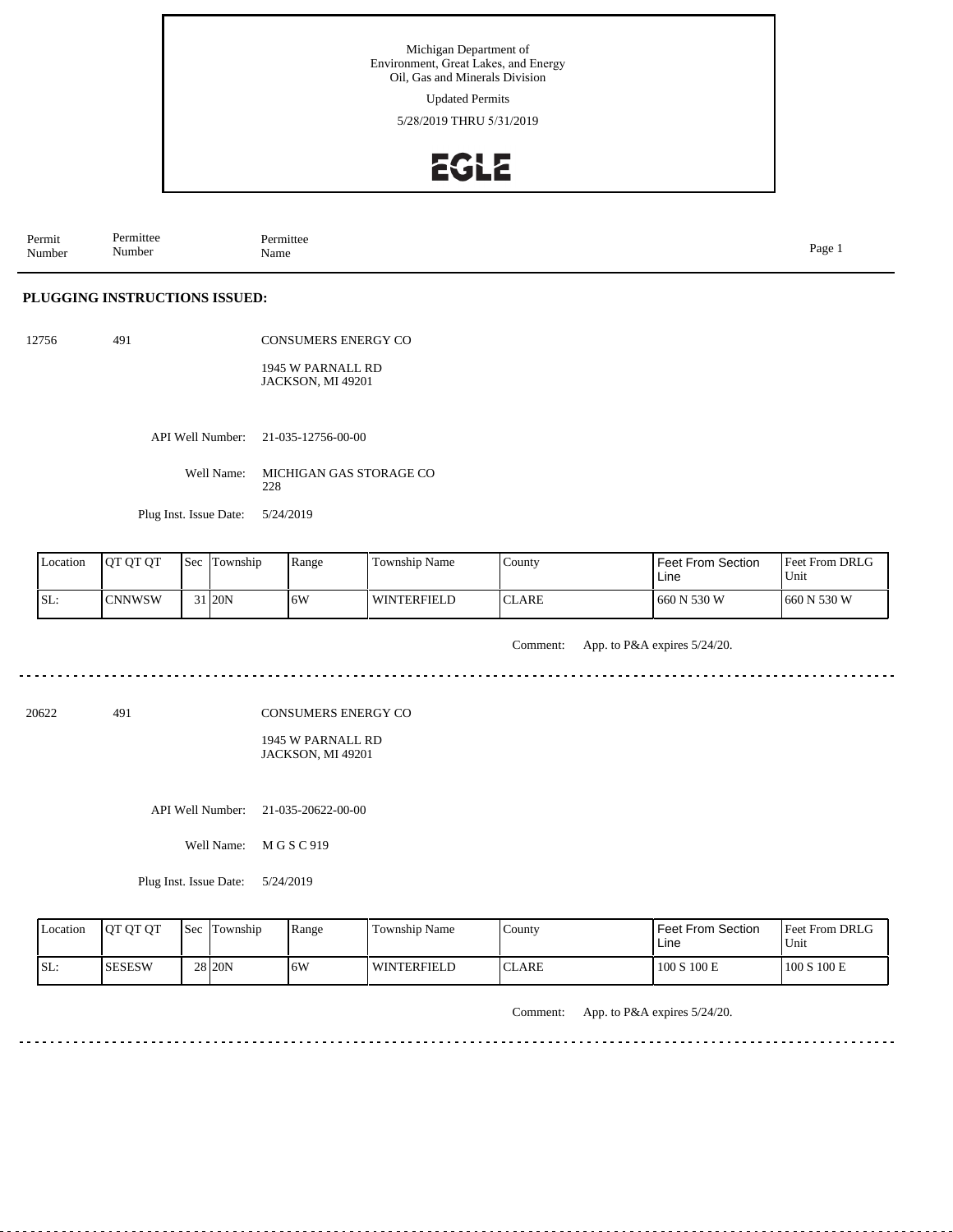Updated Permits

5/28/2019 THRU 5/31/2019

# EGLE

| Permit<br>Number | Permittee<br>Number | Permittee<br>Page 2<br>Name                                                                               |                           |  |  |  |  |  |
|------------------|---------------------|-----------------------------------------------------------------------------------------------------------|---------------------------|--|--|--|--|--|
| 53418            | 5257                | STURGEON POINT DEVELOPMENT<br>$\rm CO$<br>311 E FRONT STE 2<br>PO BOX 4356<br>TRAVERSE CITY, MI49685-4356 |                           |  |  |  |  |  |
|                  | API Well Number:    | 21-125-53418-00-00                                                                                        |                           |  |  |  |  |  |
|                  | Well Name:          | STATE TROY & MSU 1-9                                                                                      | True Vertical Depth: 3228 |  |  |  |  |  |
|                  |                     |                                                                                                           |                           |  |  |  |  |  |

Plug Inst. Issue Date: 5/22/2019

| Location | <b>OT OT OT</b> | <b>Sec Township</b> | Range | Township Name | County         | <b>Feet From Section</b><br>Line | <b>Feet From DRLG</b><br>Unit |
|----------|-----------------|---------------------|-------|---------------|----------------|----------------------------------|-------------------------------|
| SL:      | <b>SWNENW</b>   | 9 2N                | 11E   | <b>TROY</b>   | <b>OAKLAND</b> | 1204 N 1341 W                    |                               |
| BHL:     | <b>INWNWNW</b>  | 9 2N                | 11E   | <b>TROY</b>   | <b>OAKLAND</b> | 360 N 393 W                      | 360 N 393 W                   |

Comment: App. to P&A expires 5/22/20.

<u>. . . . . . .</u>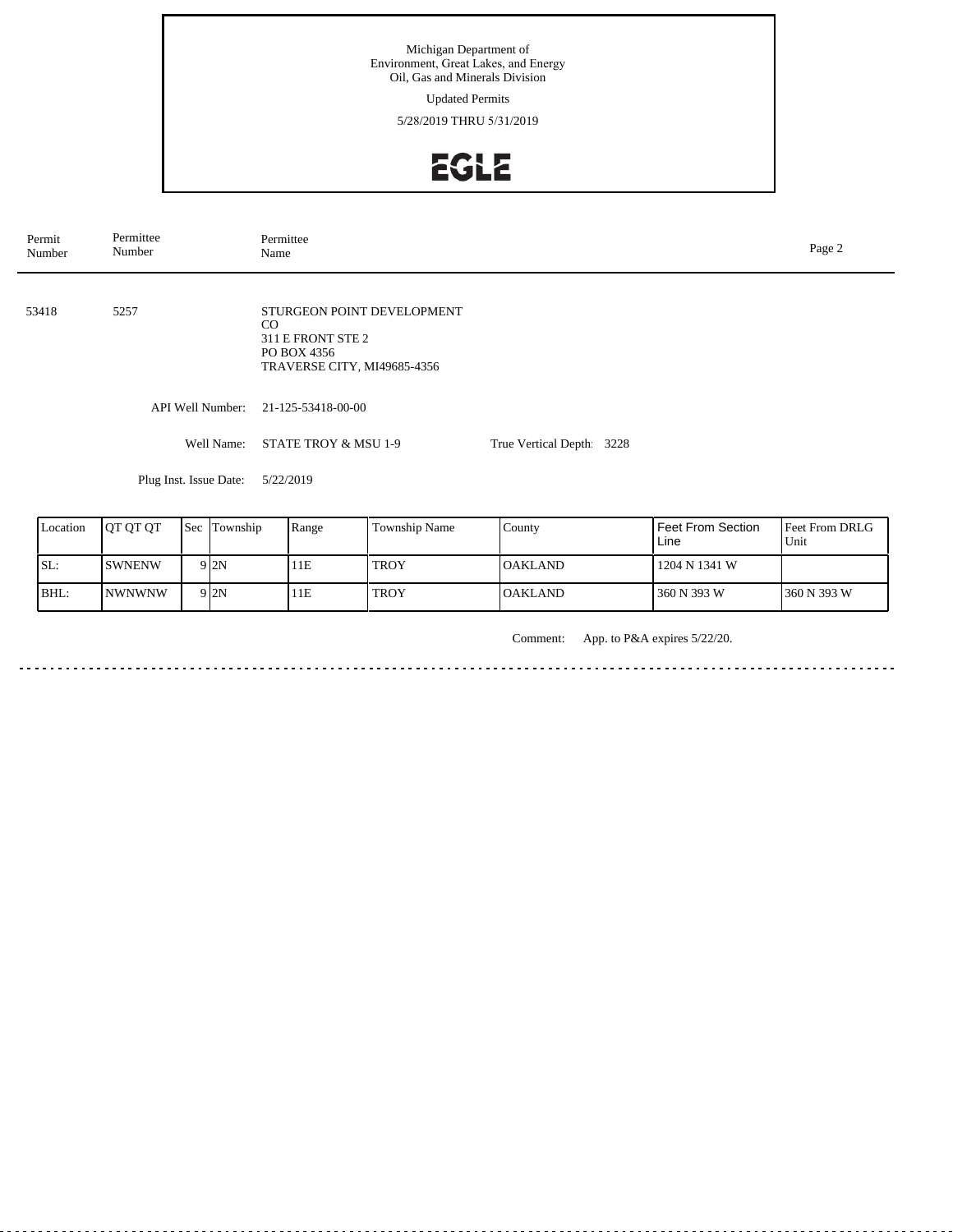Updated Permits

5/28/2019 THRU 5/31/2019

## EGLE

Permit Number Permittee Number Permittee<br>Name Page 3<br>Name

### **RECORD OF WELL PLUGGING:**

41150 4745 BELDEN AND BLAKE CORP DBA WARD LAKE ENERGY 685 EAST M-32 SUITE 201 GAYLORD, MI 49735

API Well Number: 21-137-41150-00-00

Well Name: WALKER 1-29

Plugging Date: 5/20/2019

. . . . . . .

| Location | <b>IOT OT OT</b> | <b>Sec</b> | Township           | Range | <b>Township Name</b> | $\frac{1}{2}$ County | l Feet From Section.<br>Line | <b>Feet From DRLG</b><br>Unit |
|----------|------------------|------------|--------------------|-------|----------------------|----------------------|------------------------------|-------------------------------|
| SL:      | ISWNWNE          |            | 29 <sub>30</sub> N | 1W    | <b>CHARLTON</b>      | <b>OTSEGO</b>        | 810 N 330 W                  | 498 S 330 W                   |

. . . . . . . . . . . . . . . . .

41154 4745

BELDEN AND BLAKE CORP DBA WARD LAKE ENERGY

685 EAST M-32 SUITE 201 GAYLORD, MI 49735

API Well Number: 21-137-41154-00-00

Well Name: WALKER 4-20

Plugging Date: 5/10/2019

| <b>Location</b> | <b>OT OT OT</b> | l Sec | Township           | Range | Township Name   | County         | Feet From Section<br>Line | <b>Feet From DRLG</b><br>Unit |
|-----------------|-----------------|-------|--------------------|-------|-----------------|----------------|---------------------------|-------------------------------|
| SL:             | <b>NWSWSE</b>   |       | 20 <sub>30</sub> N | 1W    | <b>CHARLTON</b> | <b>IOTSEGO</b> | l 975 S 330 W             | 330 N 330 W                   |

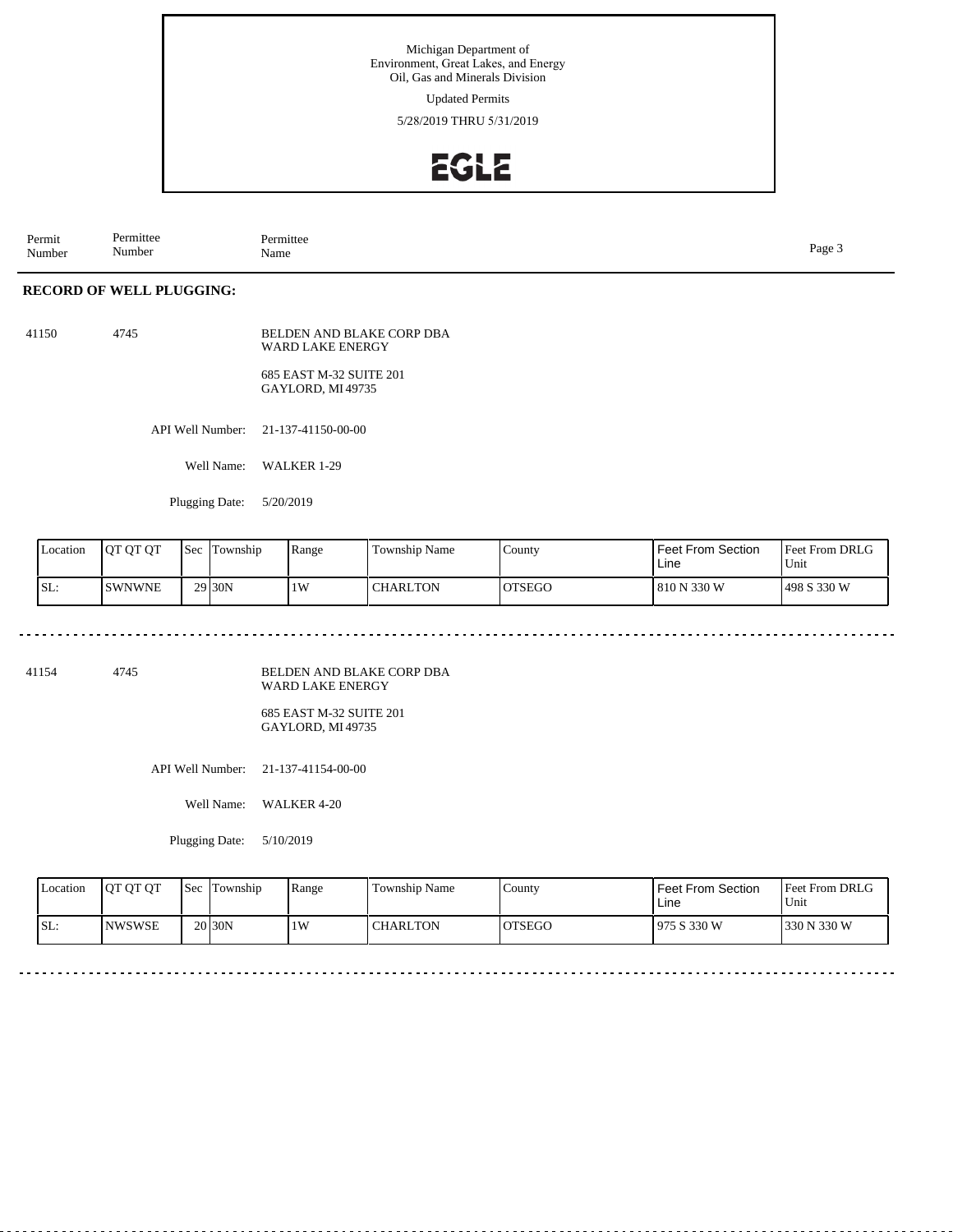### Updated Permits

5/28/2019 THRU 5/31/2019

## **EGLE**

| Permit | Number                                                                                             | Permittee<br>Number         |  |                  | Permittee<br>Page 4<br>Name                                                                  |               |        |                                  |                        |  |  |
|--------|----------------------------------------------------------------------------------------------------|-----------------------------|--|------------------|----------------------------------------------------------------------------------------------|---------------|--------|----------------------------------|------------------------|--|--|
| 42061  |                                                                                                    | 4745                        |  |                  | BELDEN AND BLAKE CORP DBA<br>WARD LAKE ENERGY<br>685 EAST M-32 SUITE 201<br>GAYLORD, MI49735 |               |        |                                  |                        |  |  |
|        |                                                                                                    |                             |  | API Well Number: | 21-137-42061-00-00                                                                           |               |        |                                  |                        |  |  |
|        |                                                                                                    |                             |  | Well Name:       | <b>WESANEN A1-20</b>                                                                         |               |        |                                  |                        |  |  |
|        |                                                                                                    | Plugging Date:<br>5/16/2019 |  |                  |                                                                                              |               |        |                                  |                        |  |  |
|        |                                                                                                    |                             |  |                  |                                                                                              |               |        |                                  |                        |  |  |
|        | Location                                                                                           | QT QT QT                    |  | Sec Township     | Range                                                                                        | Township Name | County | <b>Feet From Section</b><br>Line | Feet From DRLG<br>Unit |  |  |
|        | SL:<br>20 <sub>30N</sub><br><b>SWNWNW</b><br>1W<br><b>CHARLTON</b><br><b>OTSEGO</b><br>937 N 420 W |                             |  |                  |                                                                                              |               |        | 369 S 420 W                      |                        |  |  |

<u>. . . . . . . . . . . . .</u>

 $\omega$  in  $\omega$  in

42062 4745

BELDEN AND BLAKE CORP DBA WARD LAKE ENERGY

685 EAST M-32 SUITE 201 GAYLORD, MI 49735

API Well Number: 21-137-42062-00-00

Well Name: WESANEN B1-20

Plugging Date: 5/14/2019

<u>. . . . . . . . .</u>

| <b>Location</b> | <b>OT OT OT</b> | <b>Sec</b> | Township           | Range | Township Name | County        | Feet From Section<br>Line | <b>Feet From DRLG</b><br>Unit |
|-----------------|-----------------|------------|--------------------|-------|---------------|---------------|---------------------------|-------------------------------|
| SL:             | ISWSWNW         |            | 20 <sub>30</sub> N | 1W    | CHARLTON      | <b>OTSEGO</b> | 464 S 382 W               | 1464 S 382 W                  |